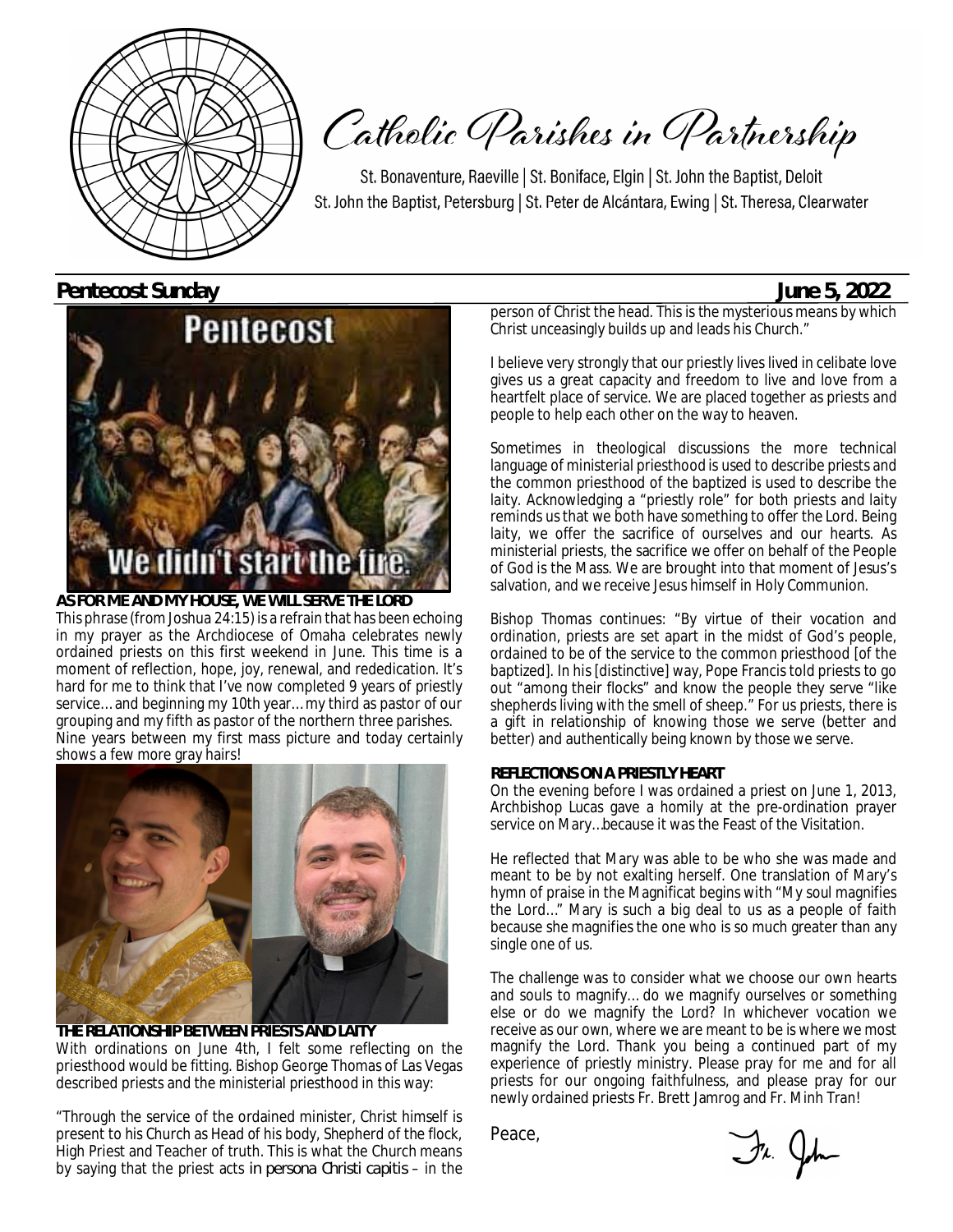| Financial Stewardship-St. Boniface-Elgin |                           |
|------------------------------------------|---------------------------|
| Sunday (34 Env)<br>Children's Collection | \$1,735.00                |
|                                          | \$14.00                   |
| <b>Ascension Holy Day</b>                | \$2,427.30<br>\$690.00    |
| Cemetery Care                            |                           |
| Pennies from Heaven                      | \$5.28                    |
| Sunday Collection as of Fiscal Week 47   |                           |
| <b>Budgeted Total</b>                    | \$207,353.19              |
| <b>Actual Total</b>                      | \$210,693.32              |
| Amount Ahead                             | $\overline{53}'$ , 340.13 |

**St. Boniface, St. Bonaventure: Please Remember In Your Prayers:** Jolene Lichty, Terry Dinslage, Dave Shrader, Chris Stargel, Adam Kester, Matt Golden, John King, Janet Sorenson, Barb Ziegler, Judy Stiemle, Vicky Kolterman, Cheri Schwager, Dominic Cullenward, Charlotte Cullenward, Infant Graham Sayers, Al Haines, Lucy Knievel, Gary Hamik, Scott Preister, Juli Patrowsky, Jan Dozler, Marcia Redler, Jim Camp, Al Schmid, Darrell Getzfred, Patricia Wilkinson. **Parishioners:** Neil Childers, Marie Cheatum, Loretta Zegers, Pat Evans, Donna Mackel, Gene Heithoff, Anonymous, Juan Hoefer, Gloria Lordemann, Marin Schindler, Chris Baum, LaVerne Hoefer. George Childers, Gladys Bauer. **Please let us know if name can be removed, 843-2345.** 

**ELGIN PRAYER LINE REQUESTS St. Boniface: Call Mary Jane Boes 402-843-2379 or JoAnn Beckman 402-843-6287** 



**NOTE: Flowers and memorials that you left at our cemetery for Memorial Day, will need to be removed by Tuesday, June 7th .** Only flowers that are in the built-in vases or attached to the stone can remain on graves.

**Thank you to the St. Boniface Cemetery Committee for their work last fall and this spring, improving the southeast corner of the cemetery. The trees were removed as they** 

**were growing into the bunker and also into the roadway, plus new vinyl fencing panels were installed to 'hide' the bunker that dirt is dumped in. Thank you to Phil Starman, Bob Schiltmeyer, Bob Moser, Matt Beckman of the committee, and Kevin Dinslage, for your help.**

 ANNIVERSARY OF PROFESSION ✟ June 13 ✟ **Sr. Patricia Hoffman**  PO Box 219 Elgin, NE 68636-0219 **Show your appreciation & congratulations by sending a card.**  (Appreciation Cards available at Elgin Parish Office)



We welcome **Laina Lynn Borer** daughter of Jack & Taylor Borer who was baptized this weekend at St. Boniface Church

#### **Feast of St. Boniface June 5th**

## **St. Boniface Elgin St. Bonaventure Raeville**

**Financial Stewardship St. Bonaventure Raeville** Sunday Collection (11 Env.)<br>Children's Collection (11 September 16, 16.75) Children's Collection Pennies from Heaven **buying the ST.00**  Sunday Collection as of Fiscal Week 47 Budgeted Total<br>Actual Total \$52,443.23<br>\$5,443.23 Amount Ahead

**Prayer Line Requests at St. Bonaventure:** Call Mary Ann Fangman 402-843-6129 or Dianne Scholl 402-386-5256.



Please pray for the soul of St. Bonaventure parishioner, **Jerome Starman**, who passed away and whose funeral was Saturday. Jerome is the brother of parishioners Sylvester Staman and Mary Margaret Starman and an uncle to many

from our parishes. May his soul and all the souls of the faithful departed, through the mercy of God, rest in peace. Amen.

**NOTE: Flowers and memorials that you will be left at our cemetery for Memorial Day, will need to be removed by Tuesday, June 7th .** Only flowers that are in the built-in vases or attached to the stone can remain on graves. Thanks.



**St. Bonaventure Parish will Mow Wednesday, June 8th.**  *Your help is greatly appreciated!*

### *St. Bonaventure Parish "RAES OF SUNLIGHT"*

**St. Bonaventure Parishioners have recently received or will soon, a letter about the replacement of the old windows and frames with storm glass.** Please contribute to the "**Special Building Fund"** which will help cover the cost of this project. You have a "Building Maintenance" envelope in your regular collection packet in June. All donations will go to this project. Thanks for helping keep our buildings in good shape.



*St. Bonaventure Parish appreciates the following memorials that were given in memory of* **Rudy Starman:**

**St. Bonaventure Maintenance Fund:** \$1,000.00 St. Bonaventure Cemetery Fund: \$500.00 and *St. Boniface Parish appreciates the following memorials that were given to:* **St. Boniface Elementary School**: \$500.00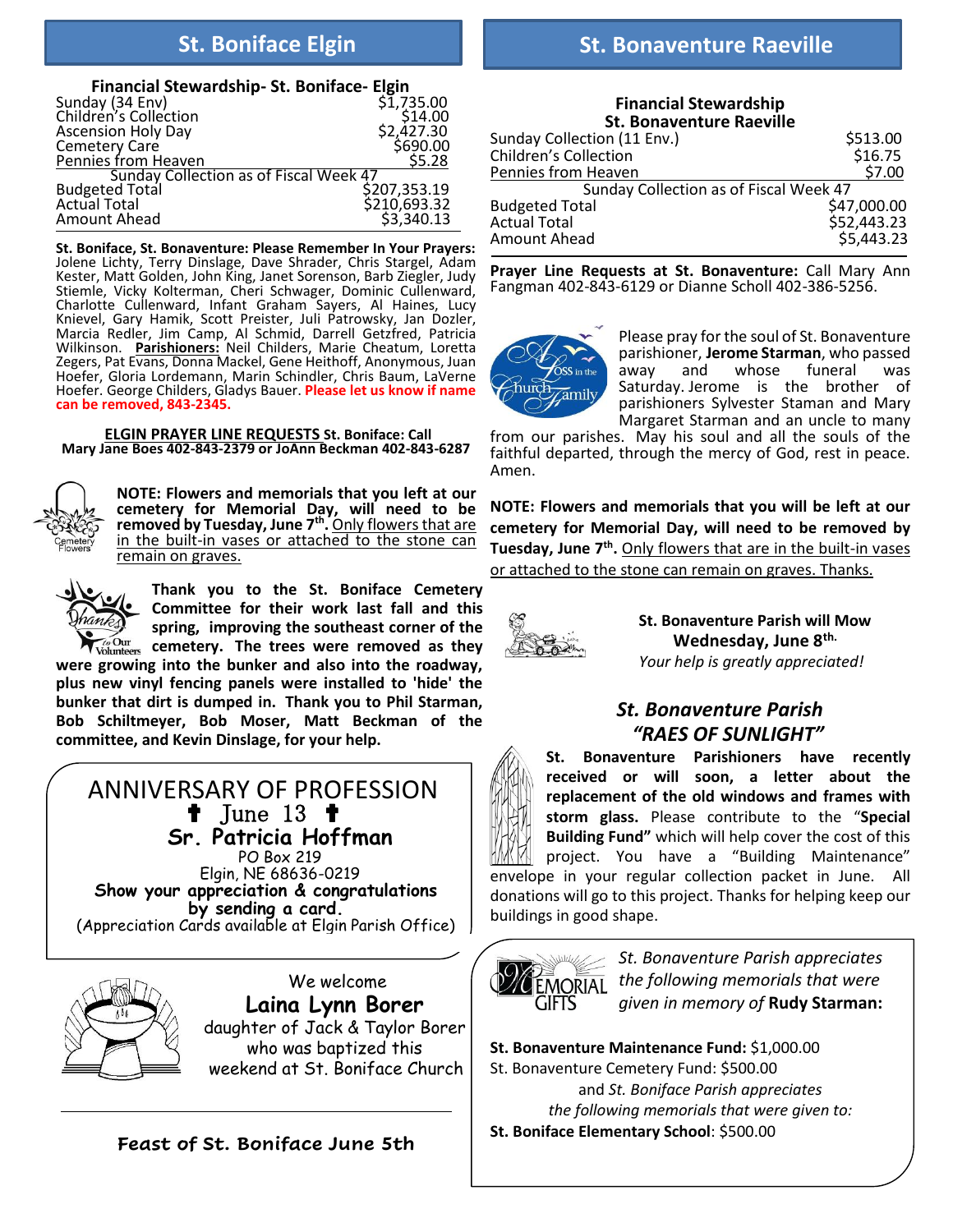## **This Week in Our Parishes…………**

| <b>Day</b> | Date    | <b>Time</b>       | Events                                                           |
|------------|---------|-------------------|------------------------------------------------------------------|
| Monday     | June 6  | 7:30 pm           | St. John's Deloit Rosary & Meditation (Note New Time for Summer) |
| Tuesday    | June 7  | <b>Noon</b>       | <b>Bulletin Deadline</b> for June 12 <sup>th</sup> Bulletin      |
| Tuesday    | June 7  | $6:00 \text{ pm}$ | St. John's Petersburg Mowing of Cemetery (Last Names A-P)        |
| Tuesday    | June 7  | $7:30 \text{ pm}$ | Elgin KC Meeting                                                 |
| Tuesday    | June 7  | $8:00 \text{ pm}$ | Neligh KC Meeting                                                |
| Wednesday  | June 8  |                   | St. Bonaventure Mowing of Parish Grounds                         |
| Wednesday  | June 8  | 5-5:30 pm         | Confessions at St. Boniface Church                               |
| Friday     | June 10 |                   | Wedding Rehearsal at St. Boniface Church                         |
| Friday     | June 10 |                   | Wedding Rehearsal at St. Theresa's                               |

## **St. Peter's** St. Theresa's **St. John's Deloit**

### **Financial Stewardship St. Peter's Ewing**<br>May 29: \$780.00 Cemetery F

Cemetery Fund: \$580.00 Ascension: \$365.00

#### **St. John's Deloit**

May 29: \$1,188.00 Ascension: \$20.00 St. Patrick's Cemetery: \$385.00 St. Anthony Cemetery: \$10.00 Pennies from Heaven: \$6.09

#### **St. Theresa's**

May 29: \$807.00 Cemetery: \$470.00

#### **FOR ALL HAVING SPECIAL NEEDS**

**St. Peter's**: Bob Walnofer, Nicki Dougherty, Kathi Retwisch, Sister Joseph, Yvonne Duggan, Marie Vandersnick and Myra (Rotherham) Schwebel. **(To start prayerline, call Lavonne Sisson 402-626-7755).**

**St. John's:** Jason Ratzloff, Darlene Schueth **(To start prayerline, call Jeanne Knievel 402-929-0847.**

**St Theresa's:** Geri-Jo Dyrdal, Bob Kester, Leo Starman, Nate Thiele and Adam Kester. **(To start prayerline, call Teresa Kester 402-750-0262).**



**St. John's Deloit Parish- Please remove all flowers and decorations that you leave at St. Patrick's Cemetery for Memorial Day by June 7th. Thank you.**

## **St. John's Petersburg**

# **Financial Stewardship**

**St. John's Petersburg**<br>
Adult: \$684.00 Loose: \$ Loose: \$50.00 Ascension Holy Day: \$637.00<br>Child: \$2.00 Cemetery: \$1 Cemetery: \$1,270.00

**Petersburg Prayer** *Line Requests for St. John the Baptist: Call Kathy Koch 402-386-5481 or* Kelly Starman 402-386- 5570.



**St John's Petersburg Cemetery Mowing Tuesday, June 7 (Last Names A-P)** will mow at

6 pm (rain date Thursday). Parishioners are encouraged to mow/trim at your convenience if the time is not compatible with your schedule.

## **St. John's Petersburg**



**We ask that all flowers and decorations that you leave at St. John the Baptist Cemetery for Memorial Day be removed by June 13. Thank you.**

**Come one – Come All! Please join us! Mark your calendars: St. John's Parish Bazaar will be Sunday, September 4, 2022**

*It is time to sign up to donate for St. John's Bazaar Raffle. Please contact Kathy Seier at 402-843-8805 to donate money or items for the Raffle.*





**Our "Nice to the Knees" campaign for the new kneelers is currently in need of \$3,685.00 total to cover our cost.** *Please mark your envelope "Kneelers" when making your donations.* Please consider donating \$175 to cover a pew (half row) or \$350

to cover the whole row. Thank you to all who have already donated. Your generosity is greatly appreciated.



We pray for the soul of **Gayle Olsen** of Albion, who passed away last week. Gayle is the mother of Jeri (Adam) Wies of St. John the Baptist parish. May her soul, and all the souls of the faithful departed, through the mercy

of God, rest in peace. Amen.

#### **General News**



**With meat prices steadily climbing**, our 6 Parish Vocation Committee is asking for your help in hamburger donations for the *Gratia* and *Legion of Joseph Youth Retreats* in July at

Tintern. Any size donations towards these retreats will be greatly appreciated. Please contact call **Karen E. 402- 843-5987 or karensuzyq@hotmail.com or text** if you are wanting to help. Thanks!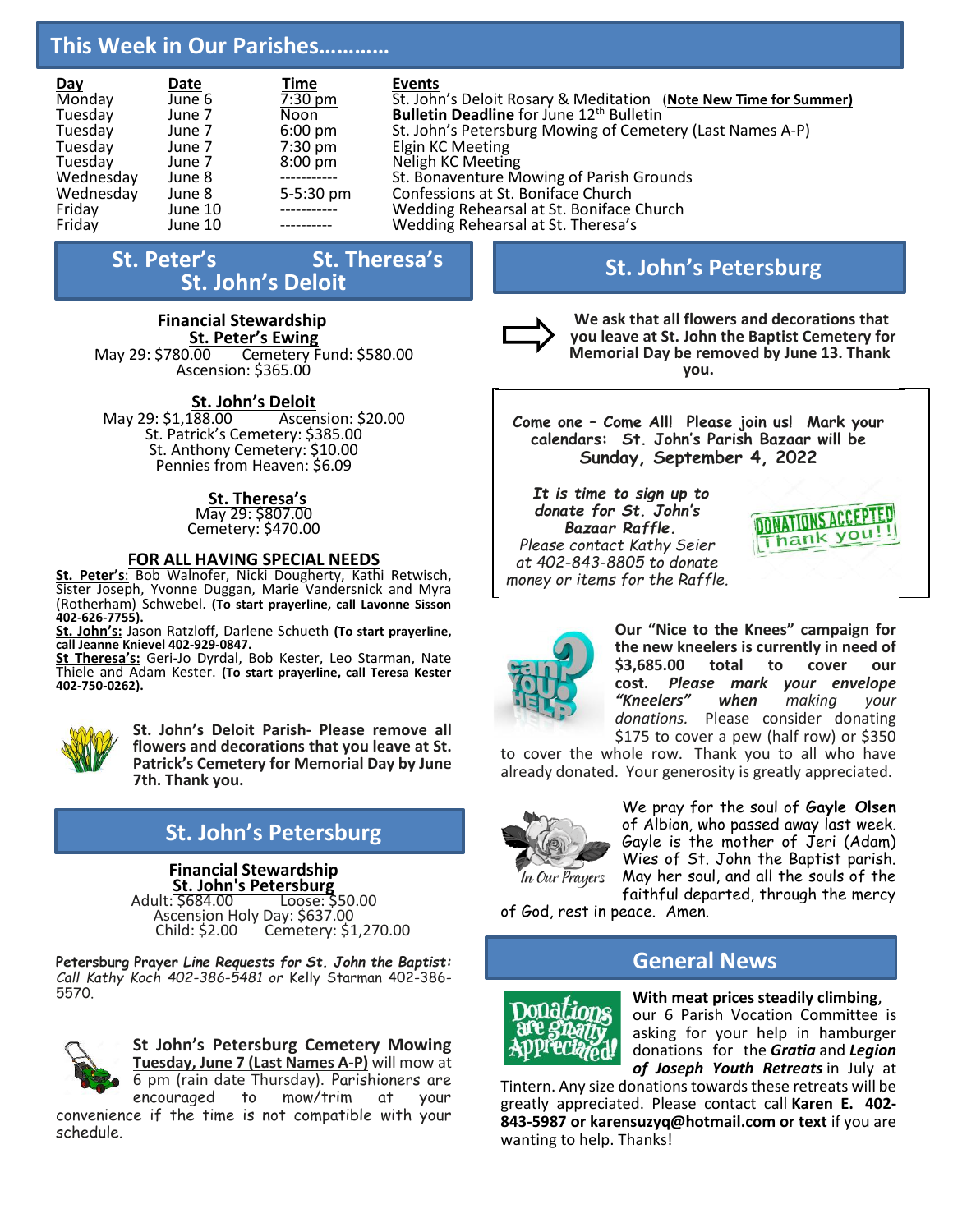## **Mass Intentions for the week……**

| <b>Day</b> | Date    | Time              | Location      | <b>Cele</b> | <b>Intentions</b>                              |
|------------|---------|-------------------|---------------|-------------|------------------------------------------------|
| Monday     | June 6  | $8:15$ am         | Elgin         | <b>DW</b>   | <b>Communion Service</b>                       |
| Tuesday    | June 7  | $8:15$ am         | Elgin         | KV          | +Norbert & Mary Rose Beckman                   |
| Tuesday    | June 7  | $8:30$ am         | Petersb.      | JN          | +Bud Ketteler<br>*Rosary following             |
| Wednesday  | June 8  | $8:15$ am         | Elgin         | KV          | +Terry Henn<br>*Rosary following               |
| Wednesday  | June 8  | $8:30$ am         | Clearw.       | JN          | +Joe & Doris Hedley                            |
| Thursday   | June 9  | $8:30$ am         | Ewing         | JN          | +Dec. Members of Leo Spittler Family           |
| Thursday   | June 9  | $8:30$ am         | Raeville      | KV          | +Joe Klein Family                              |
| Friday     | June 10 | $8:30$ am         | <b>Deloit</b> | JN          | +Herman Nordhues                               |
| Friday     | June 10 | $8:15$ am         | Elgin         | KV          | +Roman & Margie Baum                           |
| Saturday   | June 11 | $2:00$ pm         | Elgin         | KV          | Wedding Ceremony of Brock Wiese/Sydney Kerkman |
| Saturday   | June 11 | $2:30$ pm         | Clearw.       | JN          | Wedding Ceremony of Travis Rudloff/Brooke Bell |
| Saturday   | June 11 | 5:30 pm           | Ewing         | JN          | +Rita Funk                                     |
| Saturday   | June 11 | 7:00 pm           | Petersb.      | KV          | +Jeff Scholl                                   |
| Sunday     | June 12 | $8:00 \text{ am}$ | Raeville      | KV          | +Helen Henn                                    |
| Sunday     | June 12 | $10:00$ am        | Elgin         | ΚV          | +Jerome & Bernice Roth                         |
| Sunday     | June 12 | $10:00$ am        | Clearw.       | JN          | +Orval & Delores Hankla                        |
| Sunday     | June 12 | $11:30$ am        | Deloit        | JN          | For the People of Our Parishes                 |

*\*Rosary on Tuesdays following Petersburg Mass is for Vocations and for Our Priests \*Rosary on Wednesdays following Elgin Mass is for Vocations and for Our Priests*

| Liturgical Schedule for Saturday-Sunday, June 11-12, 2022                     |                                            |                                                                |                                                                 |                                  |                                |                           |                                                                                          |
|-------------------------------------------------------------------------------|--------------------------------------------|----------------------------------------------------------------|-----------------------------------------------------------------|----------------------------------|--------------------------------|---------------------------|------------------------------------------------------------------------------------------|
| Weekend                                                                       | <b>Servers</b>                             | <b>Ushers</b>                                                  | Greeters-Elg.<br>Rosary Ldrs-Rae.<br><b>Money Counters-Pet.</b> | <b>Gift Bearers</b>              | <b>Lectors</b>                 | <b>Music</b>              | E.M.H.C.<br><b>No Precious Blood</b><br>*To the Homebound                                |
| Saturday<br>JUNE 11<br>5:30 pm<br><b>St. Peter's EWING</b>                    | Charlee<br>Wagner<br>Peyton<br>Wagner      | <b>Bruce</b><br>Hoffman<br>Mike Thramer                        |                                                                 | Dennis &<br>Sandi Finley         | Leanne<br>Tomjack              | Follow<br>Schedule        | <b>Kathy Arens</b>                                                                       |
| Saturday<br><b>JUNE 11</b><br>$7:00$ pm<br>St. John's<br><b>PETERSBURG</b>    | Natalie<br>Pelster<br>Kaitey<br>Schumacher | Gene Knust<br>Devin Knust                                      | Money Counters:<br><b>Shirley Henn</b><br>Carolyn Beckman       |                                  | Lisa<br>Schumacher             | Alan &<br>Jeanne<br>Temme | Deacon John Starman<br>To the Homebound:<br>Jeanne Temme                                 |
| Sunday<br>JUNE 12<br>$8:00$ am<br><b>St. Bonaventure</b><br><b>RAEVILLE</b>   | Kaiden Bode<br>Aiden Klein                 | Jerry Schrage<br>Spencer<br>Heying                             | Rosary Leaders<br>Mark & Carole<br>Tharnish                     | Mark & Chris<br>Grundmayer       | Tami<br>Schrage                | Paul<br>Kuhlman           | Mark Grundmayer                                                                          |
| <b>Sunday</b><br><b>JUNE 12</b><br>$10:00$ am<br>St. Boniface<br><b>ELGIN</b> | Michael<br>Selting<br>Carter Selting       | <b>Phil Kluthe</b><br>Ryan Lodge<br>Bób Koenig<br>Dave Linnaus | Eric & Brenda<br>Meis Family-<br>W. N & S                       | Jay & Kristen<br>Evans<br>Family | <b>Briley</b><br>Eischeid      | Mark &<br>Julie Dwyer     | Pastor, Deacon Dennis,<br>To the Homebound:<br>*Larry & *Julie Borer<br>*Andrew Childers |
| Sunday<br>JUNE 12<br>$10:00$ am<br>St. Theresa's<br><b>CLEARWATER</b>         | Ayden &<br>Jávde<br>Bazelman               | <b>Kelly Kerkman</b><br>Anthony<br>Kester                      |                                                                 | Justin &<br>Sara Ahlers          | <b>Tina Thiele-</b><br>Blecher | Follow<br>Schedule        | Koryn Koinzan                                                                            |
| Sunday<br>JUNE 12<br>$11:30$ am<br>St. John's DELOIT                          | Sharon Bartak                              | Jim Funk<br>Dale Funk                                          |                                                                 | Jim & Bev<br>Funk                | Kelsi<br>Schueth               | Follow<br>Schedule        | John Knievel                                                                             |



**God never takes a vacation from us, so we shouldn't take a vacation from God.** If you are traveling this summer, contact [www.masstimes.org](http://www.masstimes.org/) to find churches and Mass times around the U.S. There are also app versions available for the iPhone and Android that are free.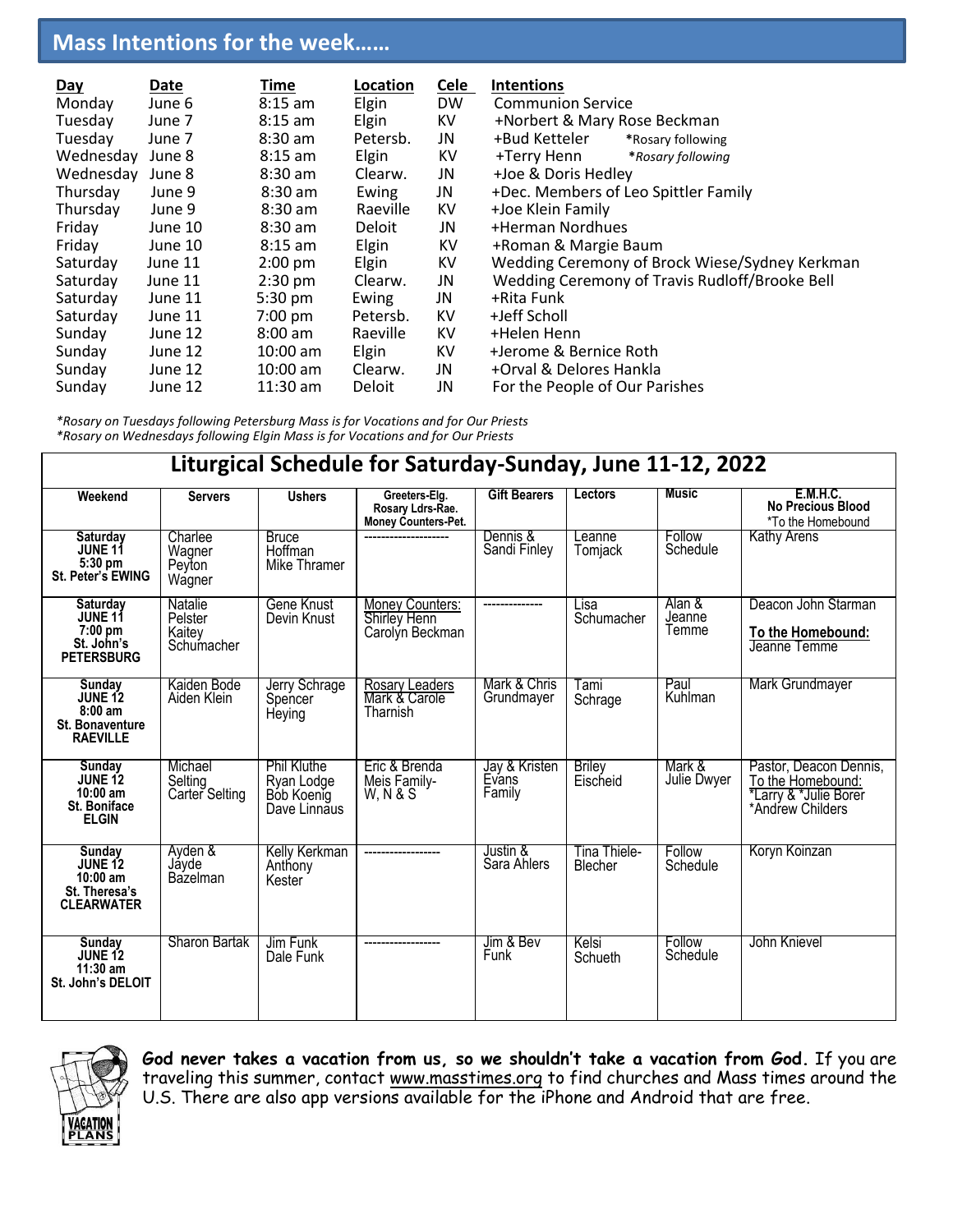#### **General News**



**Father Vogel Farewell Open House/Luncheon Sunday, June 26** Elgin KC Hall 11:00 am - 2:00 pm (note the earlier start time)

**Parishioners from our family of six parishes, are invited to attend and extend Father your thanks and well wishes!** *A card basket will be available, and everyone is invited to write in his card a personal memory, specific gratefulness or prayer to be offered on his behalf, to make it special!*



*Confirmation Retreat Forms Due* Confirmation candidates, please email your Confirmation retreat forms to [bkerkman@cppnebraska.org](mailto:bkerkman@cppnebraska.org) or mail to: **Becky Kerkman** c/o Faith Formation

 Box B Elgin, NE 68636 Thanks!

#### **JOURNEY OF FAITH**

**A Video Series by Fr. Vogel,** with each topic **less than 3 minutes** can help educate yourself and is a valuable resource. Each week we will be highlighting some of the short videos available to listen to.

#### **Pastoral Planning Series of Videos**

\*Planning Process Timeline, \*Family of Parishes Model, \*Planning Parameters, \*Sunday Mass Parameters, \*Sunday Mass Parish Stats, \*Weekday Mass Parameters, \*Weekday Mass Parish Stats, \*Priority of the Sacraments, \*Sacraments Parish Stats

**These videos and Father John's letter can be found on our website at <https://cppnebraska.org/planning>**

**Other resources include:** the Archdiocese **[https://journeyoffaith.org](https://journeyoffaith.org/)** website



**When looking for loved ones burial plots, go to the billion graves website at [www.billiongraves.com.](http://www.billiongraves.com/)** There you will be able to locate what

cemetery your loved one is buried at and a picture and location. **NOTE: As of this Memorial** 

**Day 2022, Fr. Vogel has taken a total of 382,000 photos in 730 cemeteries in 6 states.**



#### **OACCW SPIRITUALITY DAY Tuesday, June 14, 2022** Sacred Heart Parish Center 2301 W. Madison Ave.

Norfolk, NE 68701

**All women are invited to the OACCW Spirituality Day on Tuesday, June 14, 2022, at the Sacred Heart Parish Center, Norfolk, NE.** Registration will begin at 9:30 am. The Program will start at 10 am and finish at 2:00 pm. Guest Speaker: Rev. John Broheimer, Pastor of St. Peter-Omaha, will present "The Seven Sorrows of Mary". Registration cost of \$10 includes coffee, rolls and lunch. Pre-registration not required. Mass will be celebrated at St. Mary's Church. For information, contact Lauren Bopp 402-553-7163 or [Lnd32186@cox.net](mailto:Lnd32186@cox.net)



#### **Christian Cross Festival Saturday, June 11, 2022** 3:00 pm- 11:00 pm

**This summer will mark the 18th anniversary of the Christian Cross Festival** that takes place at Skyview Lake, Norfolk. It is free and open to the public. Headlining entertainers scheduled to perform this summer are Jordan Feliz, I AM THEY, CAIN, Love & The Outcome and Adelaide are the bands preforming this year. "Again this year, we will have an awesome fireworks display to end the evening on Saturday night," Simonsen said. "The Christian Cross Festival offers children's activities, such as face painting, crafts and inflatables. We also have a prayer tent, food vendors and a ministry tent." For more information, go to [www.christiancrossfestival.org](http://www.christiancrossfestival.org/) or the festival page on Facebook at CCrossFest.

#### **I-80 Collar Series**

#### *Presented by the Nebraska Knights of Columbus*

The I-80 Collar Series is BACK! On June 12, priests from the Archdiocese of Omaha will play priests from the Diocese of Lincoln in a softball game to promote vocations and religious life. The game will be held at Tal Anderson Field at the UNO. Gates open at 3:00 pm. Game time is 4:00 pm. Tickets are \$10.00 for adults and \$5.00 for youth ages 4-17. Family packs are \$30.00 for two adults and four children. Priests, religious and kids under Tickets can be purchased at SpiritCatholicRadio.com, Ticketmaster, UNO Baxter Arena ticket office, Cosgrave's and Gloria Deo stores. For more information, call Joe Bober at 402-290-7954 or Lou Gasper at 402-440-3028.

**[NOTE: Our priests are not participating this year.]**